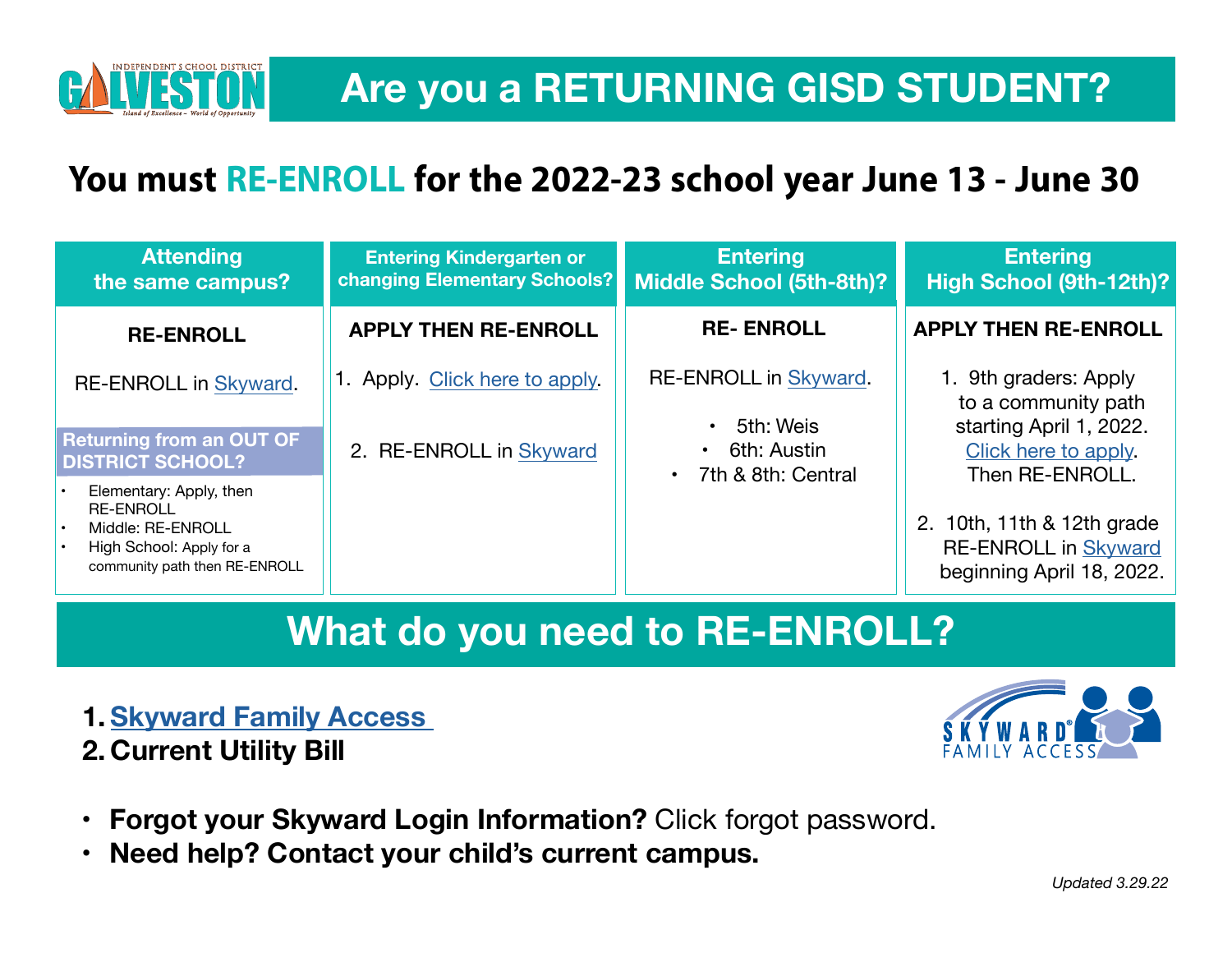

# **ENROLLMENT for the 2022-23 school year is open!**<br> **ENROLLMENT for the 2022-23 school year is open!**

| <b>Entering</b><br>Pre-K3 or Pre-K4?                                                   | <b>Entering</b><br>Kindergarten-4th grade? | <b>Entering</b><br><b>Middle School (5th-8th)?</b>                       | <b>Entering</b><br>High School (9th-12th)?            |
|----------------------------------------------------------------------------------------|--------------------------------------------|--------------------------------------------------------------------------|-------------------------------------------------------|
| <b>APPLY THEN ENROLL</b>                                                               | <b>APPLY THEN ENROLL</b>                   | <b>ENROLL</b>                                                            | <b>APPLY THEN ENROLL</b>                              |
| 1. Apply. Click here to apply.                                                         | 1. Apply. Click here to<br>apply           | Campus will be<br>assigned. Enroll in Skyward                            | 1. Apply to a community<br>path. Click here to apply. |
| 2. After receiving a prelimi-<br>nary acceptance letter by<br>email, ENROLL in Skyward | 2. ENROLL in Skyward.                      | 5th: Weis<br>6th: Austin<br>$\bullet$<br>7th & 8th: Central<br>$\bullet$ | 2. ENROLL in Skyward                                  |
| For more information about Pre-K<br>schools, click here.                               |                                            |                                                                          |                                                       |

## **What do you need to ENROLL?**

#### **1. [Skyward Family Access](https://eaplus.gisd.org/scripts/wsisa.dll/WService=wsEAplus/seplog01.w)**

- **2. Birth Certificate**
- **3. Parent ID**
- **4. Social Security Card**
- **5. Proof of Residency**
- **6. Shot Record**
- **7. Current Utility Bill**
- **8. Court Documents, if applicable**
- **No Skyward Family account? [Click here to create your account](https://eaplus.gisd.org/scripts/wsisa.dll/WService=wsEAplus/skyenroll.w).**
- **Have a Skyward Family account?** Login and select "Enroll New". Forgot login info? Click forgot password.
- For [AIM](https://aim.gisd.org) (6th-12th campus), visit their website.

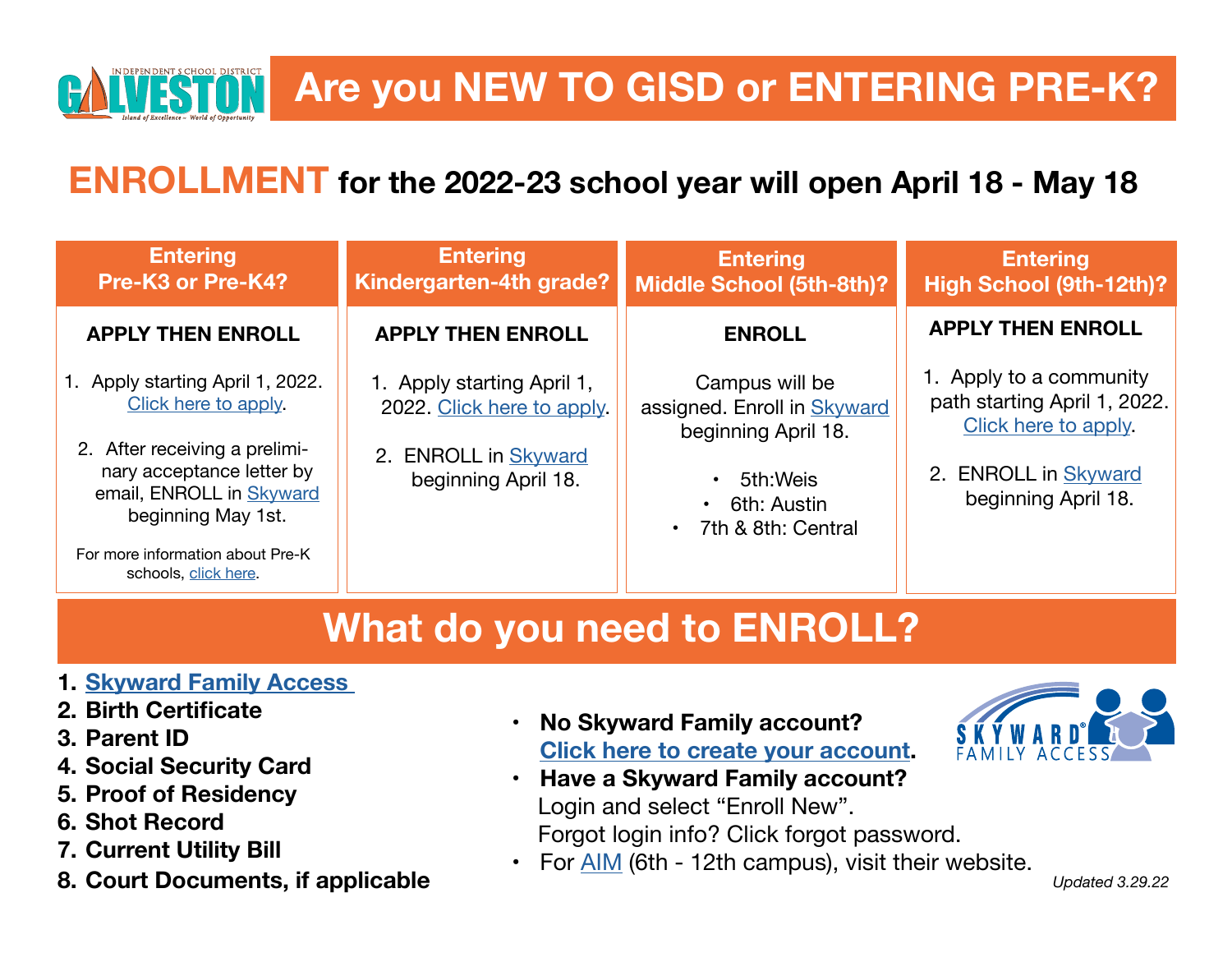### **Debes RE-INSCRÍBIRTE para el año escolar 2022-2023 apartir del 13-30 de Junio.**

| ¿Asistirás al mismo<br>campus?                                                                                                                                                                          | ¿Entrarás al Jardin de infantes<br>o cambiaras de primaria?                                                                    | ¿Entrarás a<br><b>Middle School (5th-8th)?</b>                                                                               | ¿Entrarás a<br>High School (9th-12th)?                                                                                                                                                                                              |
|---------------------------------------------------------------------------------------------------------------------------------------------------------------------------------------------------------|--------------------------------------------------------------------------------------------------------------------------------|------------------------------------------------------------------------------------------------------------------------------|-------------------------------------------------------------------------------------------------------------------------------------------------------------------------------------------------------------------------------------|
| <b>RE-INCRÍBETE</b><br>RE-INCRÍBETE en Skyward                                                                                                                                                          | <b>APLICA, LUEGO</b><br><b>RE-INSCRIBETE</b><br>1. Aplica. Haga click aqui<br>para aplicar.<br>2. RE-INSCRÍBETE en<br>Skyward. | <b>RE-INSCRÍBETE</b><br>RE-INSCRÍBETE en Skyward<br>5th: Weis<br>6th: Austin<br>$\bullet$<br>7th & 8th: Central<br>$\bullet$ | <b>APLICA, LUEGO</b><br><b>RE-INSCRIBETE</b><br>1. Grado 9th: Aplica a una<br>communidad. Haga<br>click aqui para aplicar.<br>Luego RE-<br><b>INSCRÍBETE.</b><br>2. Grado 10th, 11th & 12th<br><b>RE-INSCRIBETE</b><br>en Sky-ward. |
| ¿Estas regresando de una<br><b>Escuela fuera del Distrito?</b><br>Primaria: Aplica, luego<br>RE-INSCRIBETE<br>Intermedia: RE-INSCRÍBETE<br>Secundaria: Aplica a una comuni-<br>dad, luego RE-INSCRÍBETE |                                                                                                                                |                                                                                                                              |                                                                                                                                                                                                                                     |

## **QUE NECESITAS PARA RE-INSCRIBIRTE?**

#### **1. [Skyward Family Access](https://eaplus.gisd.org/scripts/wsisa.dll/WService=wsEAplus/seplog01.w)**

**Graduate Statement - World of Opportunity** 

INDEPENDENT S CHOOL DISTRICT

*Island of Excellence ~ World of Opportunity*

**2. Factura de servicios publicos actual (Current Utility Bill)**



- **¿ Olvidó su información de inicio de sesión de Skyward? Haga clic en Olvidé mi contraseña.**
- **¿ Necesitas ayuda? Comuníquese con el campus actual de su hijo.**